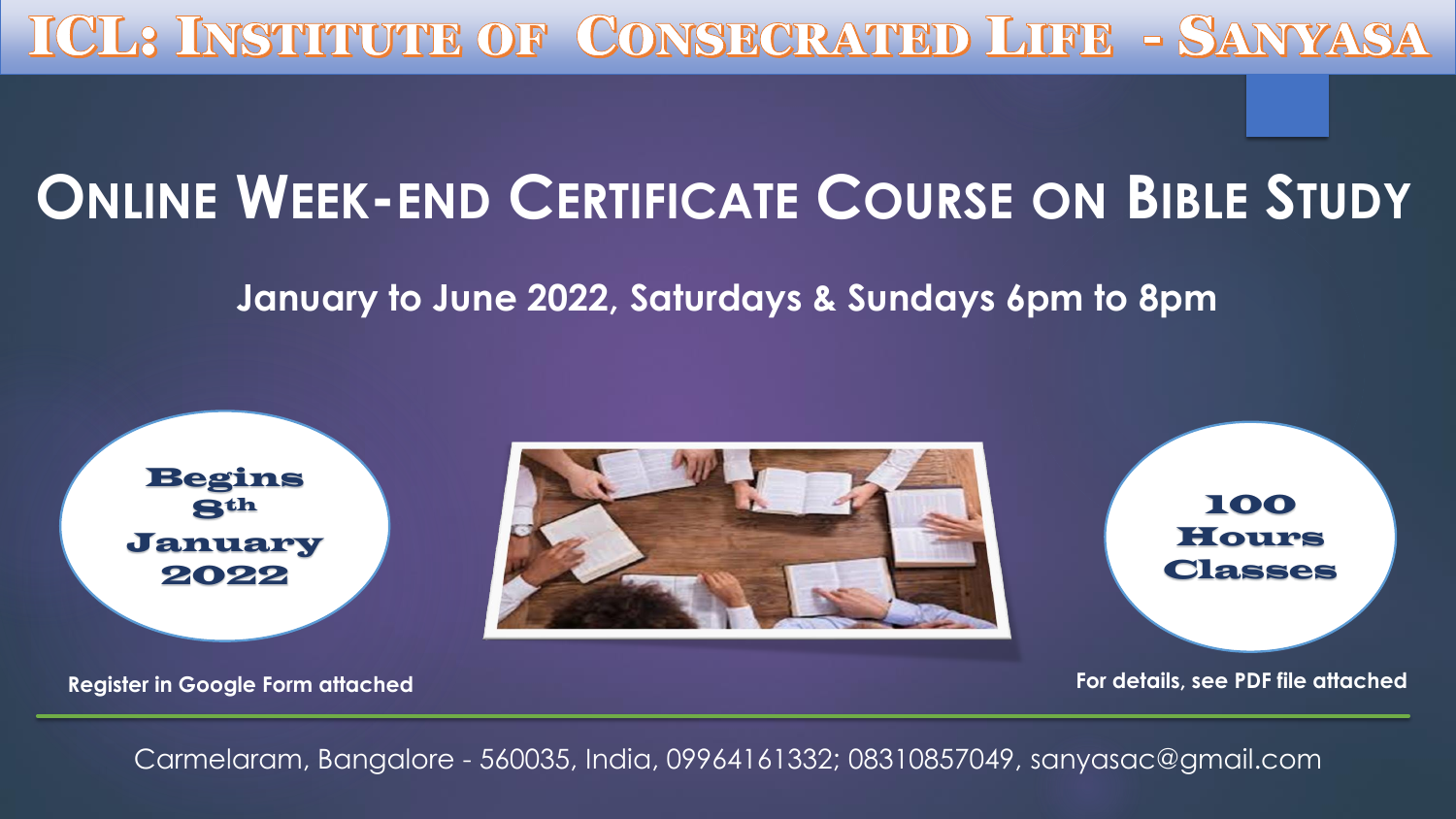## **WEEK-END ONLINE CERTIFICATE COURSE ON BIBLE STUDIES**

*Time: 06.00 pm to 08.00 pm 100 Hours of Class*

| N <sub>O</sub>                       | Date     | Title                                        |
|--------------------------------------|----------|----------------------------------------------|
| $\mathbf{1}$                         | 08.01.22 | Introduction to the Scripture                |
| $\frac{2}{3}$                        | 09.01.22 |                                              |
|                                      | 15.01.22 | General Introduction to the Pentateuch       |
| $\overline{\mathbf{4}}$              | 16.01.22 | General Study of the First Five Books        |
| $\overline{\overline{\overline{5}}}$ | 22.01.22 |                                              |
| $\boldsymbol{6}$                     | 23.01.22 |                                              |
| $\overline{7}$                       | 29.01.22 | Introduction to the Historical Books         |
| 8                                    | 30.01.22 |                                              |
| $\overline{9}$                       | 05.02.22 | <b>Study of the Historical Books</b>         |
| 10                                   | 06.02.22 |                                              |
| 11                                   | 12.02.22 | <b>Introduction to Prophets</b>              |
| 12                                   | 13.02.22 | <b>Study of the Major Prophets</b>           |
| 13                                   | 19.02.22 |                                              |
| 14                                   | 20.02.22 |                                              |
| 15                                   | 26.02.22 |                                              |
| 16                                   | 27.02.22 | <b>Study of the Minor Prophets</b>           |
| 17                                   | 05.03.22 |                                              |
| 18                                   | 06.03.22 |                                              |
| 19                                   | 12.03.22 | Introduction to the Wisdom Literature        |
| 20                                   | 13.03.22 | Study of the Wisdom books                    |
| 21                                   | 19.03.22 |                                              |
| <b>22</b>                            | 20.03.22 |                                              |
| 23                                   | 26.03.22 | Psalms – Prayer of Israel and the Church     |
| 24                                   | 27.03.22 |                                              |
| $\overline{25}$                      | 02.04.22 | General Introduction to the New Testament    |
| 26                                   | 03.04.22 |                                              |
| <b>27</b>                            | 09.04.22 | Study of the Synoptic Gospels                |
| 28                                   | 10.04.22 |                                              |
| 29                                   | 16.04.22 |                                              |
| 30                                   | 17.04.22 | Sermon on the Mount & Other Sayings of Jesus |
| 31                                   | 23.04.22 |                                              |
| 32                                   | 24.04.22 | Parables of Jesus in the Synoptic Gospels    |
| 33                                   | 30.04.22 |                                              |
| 34                                   | 07.05.22 | Miracles of Jesus in the Gospels             |
| 35                                   | 08.05.22 |                                              |
| 36                                   | 14.05.22 | Study of the Acts of the Apostles            |
| 37                                   | 15.05.22 |                                              |
| 38                                   | 21.05.22 | Introduction to the Pauline Corpus           |
| 39                                   | 22.05.22 | <b>Study of Pauline Letters</b>              |
| 40                                   | 28.05.22 |                                              |
| 41                                   | 29.05.22 |                                              |
| 42                                   | 04.06.22 | Gospel of John and Letters of John           |
| 43                                   | 05.06.22 |                                              |